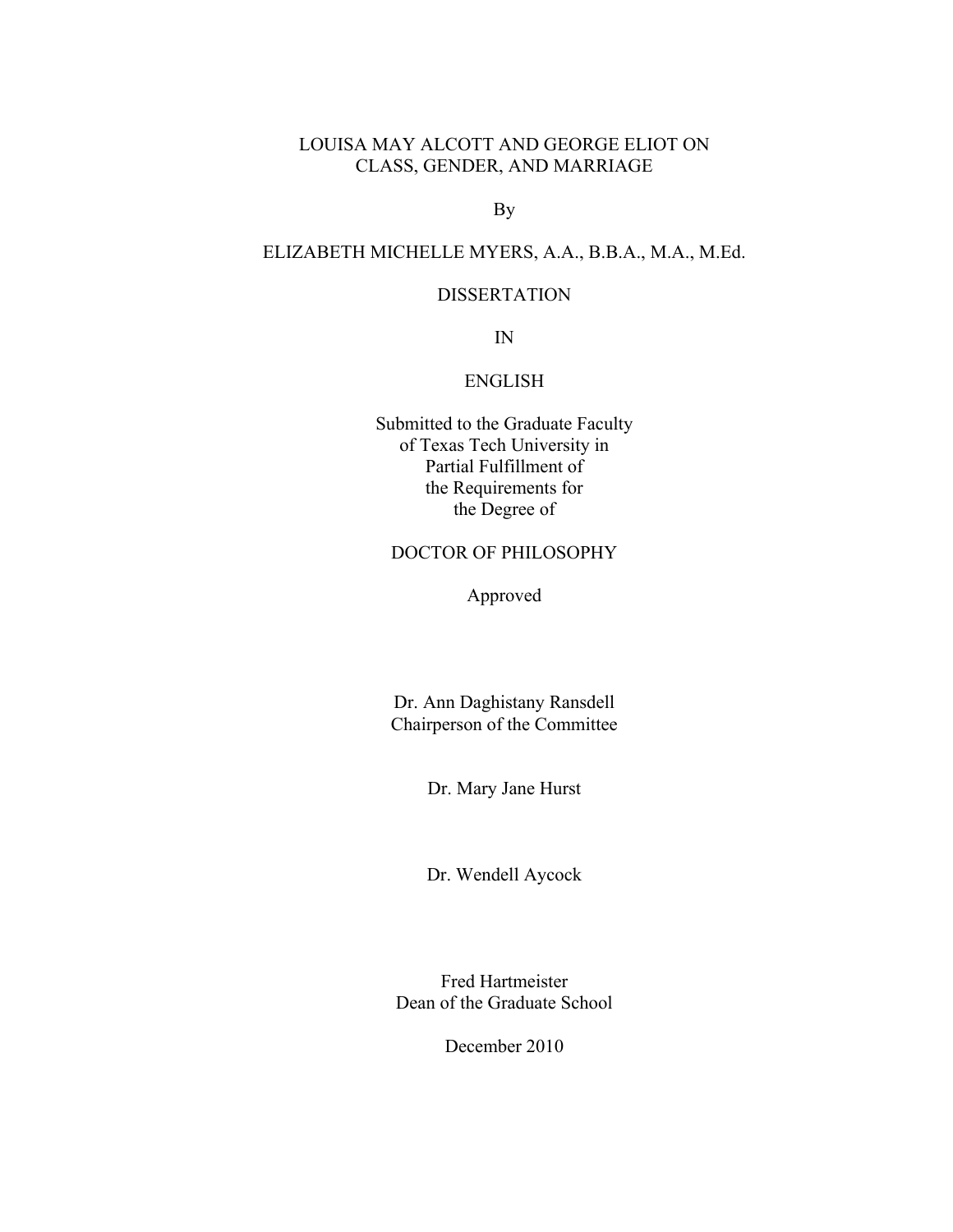Copyright 2010, Elizabeth Michelle Myers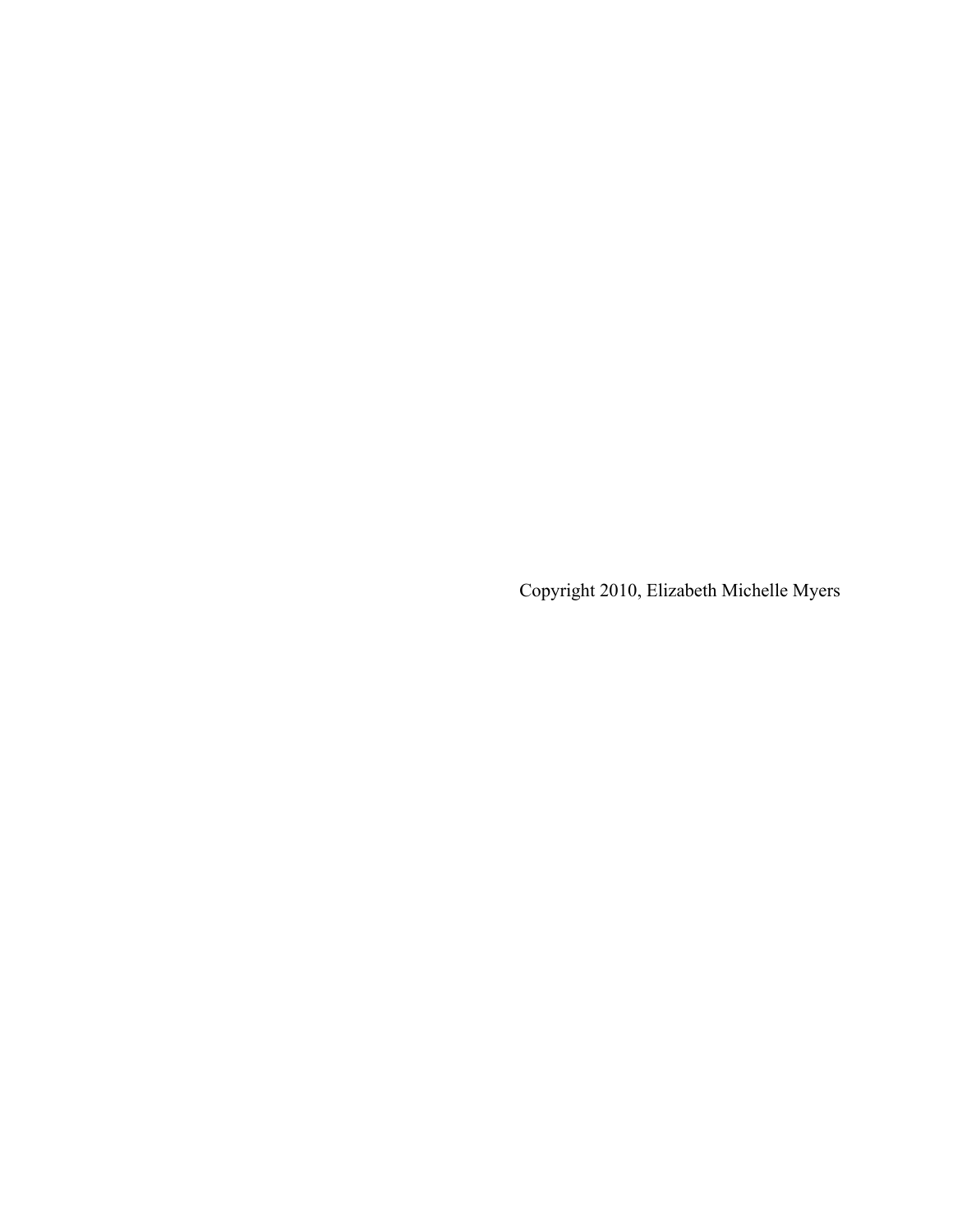## **Acknowledgments**

I would especially like to thank my committee chair, Dr. Ann Daghistany Ransdell, and my committee members, Dr. Mary Jane Hurst and Dr. Wendell Aycock for all of their patience, guidance, and support throughout my tenure as a graduate student at Texas Tech.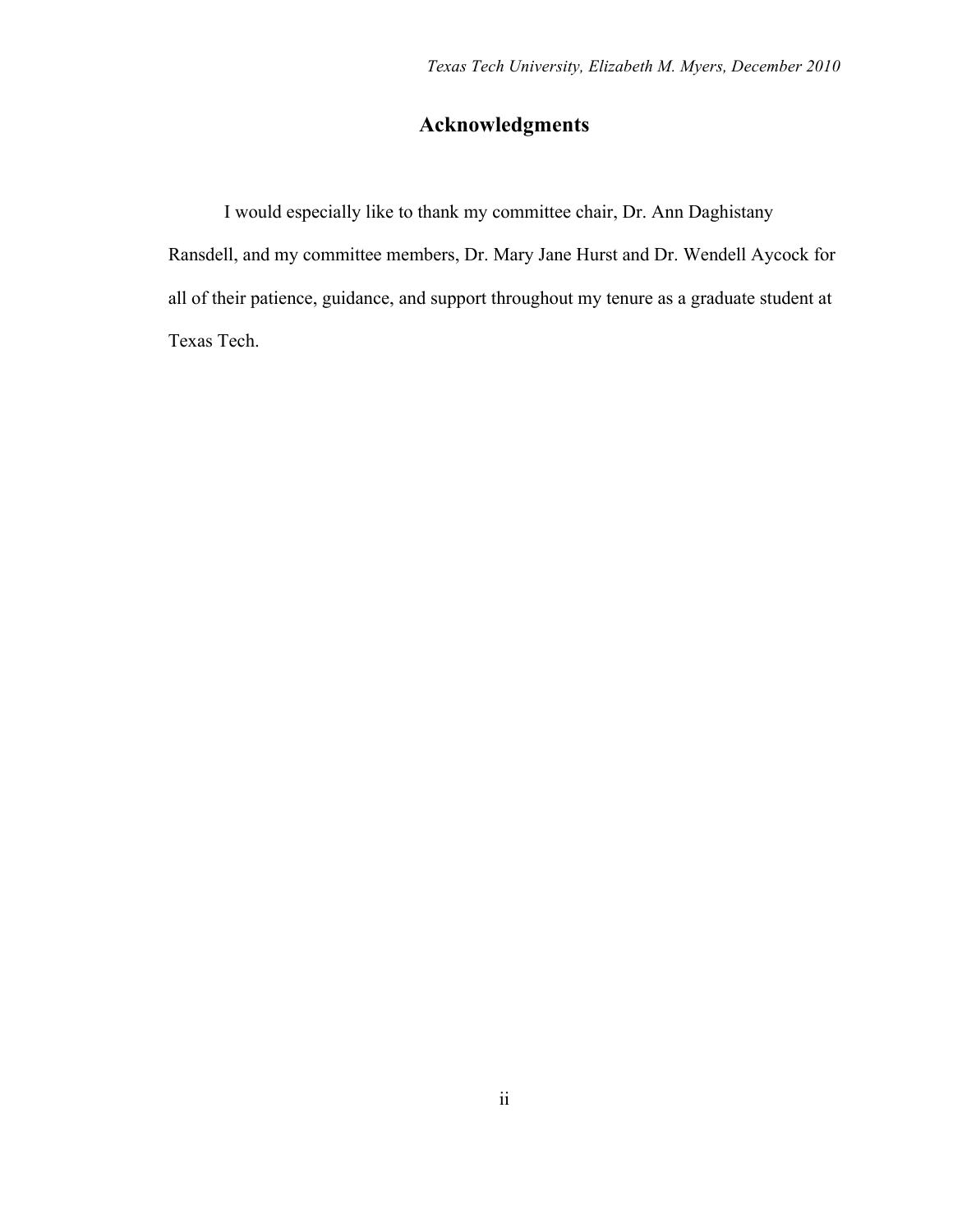# **Table of Contents**

|                                                                        | 11             |
|------------------------------------------------------------------------|----------------|
|                                                                        | iv             |
|                                                                        | 1V             |
|                                                                        | X              |
|                                                                        | X              |
|                                                                        | $\mathbf{1}$   |
|                                                                        | $\mathbf{1}$   |
|                                                                        | $\overline{4}$ |
|                                                                        | 12             |
|                                                                        | 30             |
|                                                                        | 46             |
|                                                                        | 50             |
|                                                                        | 57             |
|                                                                        | 69             |
|                                                                        | 84             |
|                                                                        | 93             |
|                                                                        | 105            |
|                                                                        | 122            |
| Chapter 4: Middlemarch, Work, Daniel Deronda, and Moods (1882 Edition) | 139            |
|                                                                        | 147            |
|                                                                        | 159            |
|                                                                        | 174            |
|                                                                        | 188            |
|                                                                        | 195            |
|                                                                        | 197            |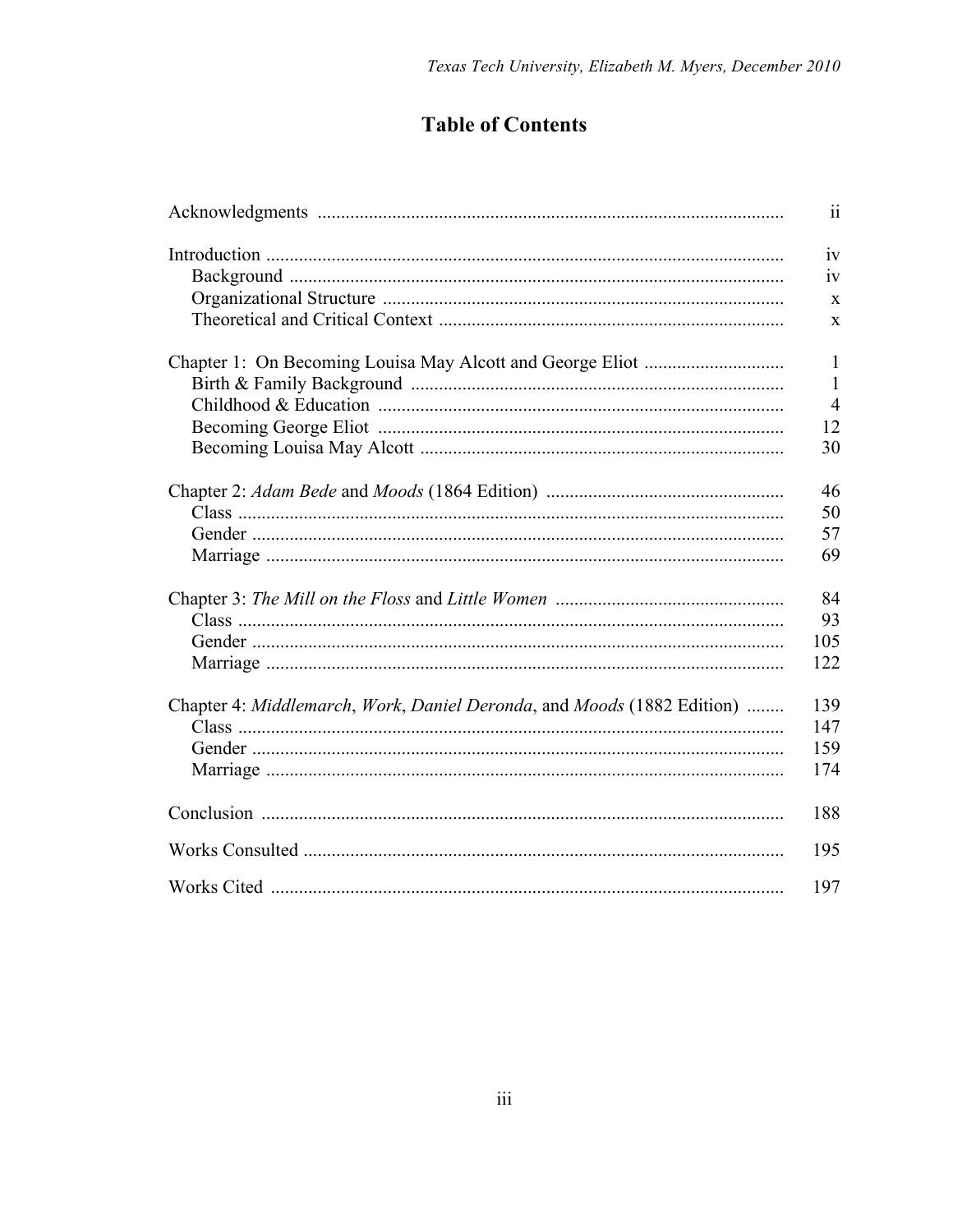## **Introduction**

This comparative dissertation will explore in-depth the categories of class, gender, and marriage in both the writings of the American Louisa May Alcott (1832-1888), and the British author, George Eliot (1819-1880). In addition, and when relevant, additional topics and categories are investigated, including, but not limited to: religion, morals, race, and education. The primary Alcott fictional works to be studied include *Moods* (1864 & 1882), *Little Women* (1868-69), and *Work* (1873). The primary Eliot fictional works to be studied include *Adam Bede* (1859), *The Mill on the Floss* (1861), *Middlemarch* (1871- 72), and *Daniel Deronda* (1876). Additional works mentioned include, but are certainly not limited to, Alcott's *Little Men* (1871), "How I Went Out to Service" (1874), *Jo's Boys* (1886), and Eliot's *Scenes of Clerical Life* (1857) and *Silas Marner* (1859).

### **Background**

This dissertation uses Alcott's *Little Women* trilogy (*Little Women*, *Little Men*, and *Jo's Boys*) and Eliot's *The Mill on the Floss* as the starting point for the comparisons. In the *Little Women* trilogy, Alcott recreates her own family in the March family. The real-life Alcott family consisted of Bronson and Abba May Alcott and their four daughters, Anna, Louisa May, Elizabeth, and May. The fictional family consists of Mr. March and Marmee, as she is affectionately known, and their four daughters, Meg, Jo, Beth, and Amy. Louisa May, the real-life second daughter in the Alcott family, creates Jo, the second daughter in the March family as her own fictional persona. Like the real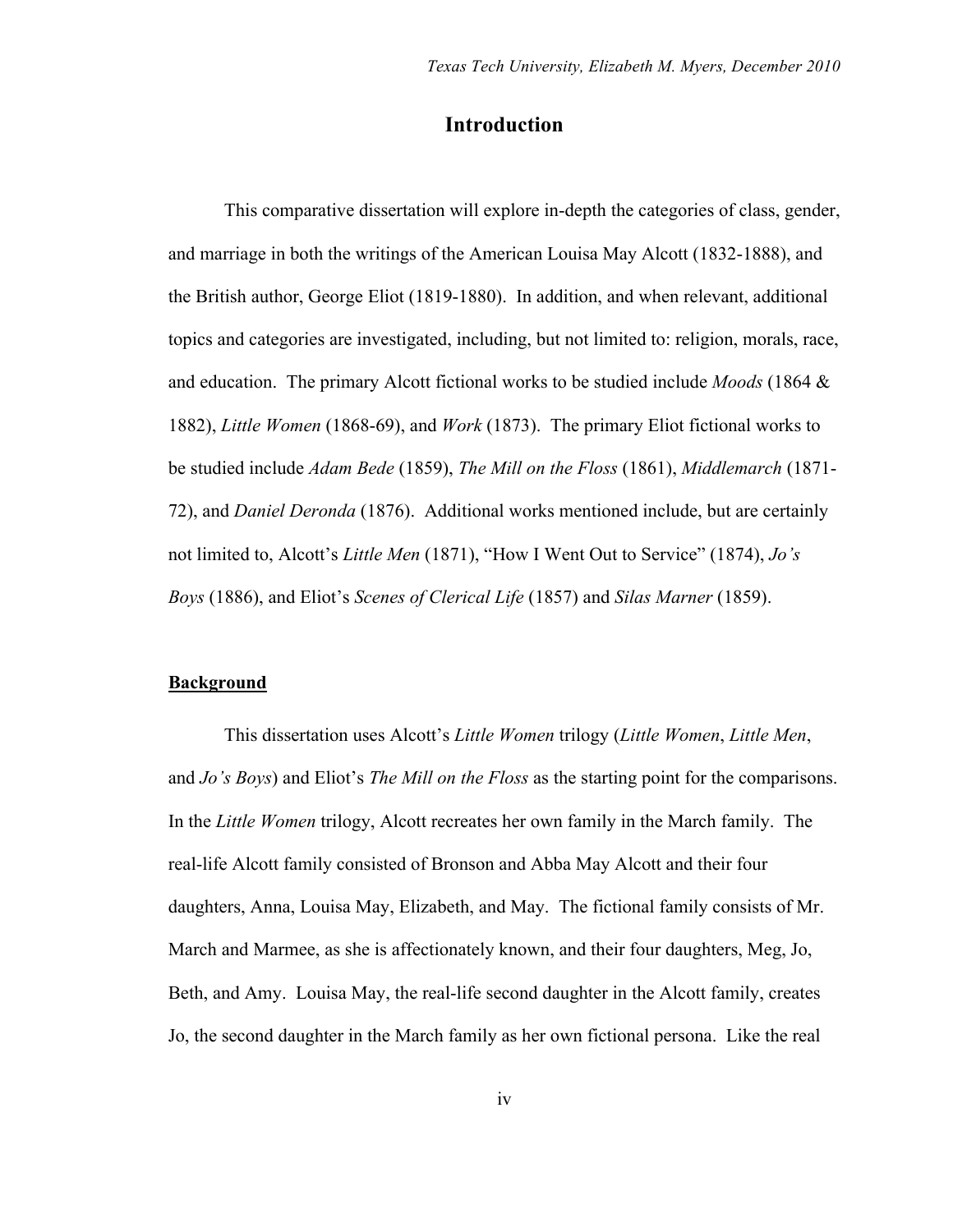Louisa May Alcott, Jo is also a tomboy and a writer who possesses many of the same thoughts, ideas, and experiences as the real-life Louisa May. Likewise, Eliot does the same when she creates Maggie Tulliver in *The Mill on the Floss*. Eliot, who was born Mary Anne Evans, but was known by numerous pen names throughout her life, was greatly influenced by her immediate family and had a particularly special bond with her brother, Isaac. Maggie also shares a similar special bond with her brother, Tom, in *The Mill on the Floss*. However, Isaac and Mary Anne had their differences, both in terms of opinion and opportunities available, and this too can be seen in their fictional counterparts. Thus, Louisa May Alcott in some ways represents the fictional Jo March and George Eliot in some ways represents the fictional Maggie Tulliver. By studying the characters of Jo March and Maggie Tulliver, we can begin to study the two authors as well.

In addition to both writers incorporating themselves as the main characters in their most popular novels, it is interesting to note one particular event which occurs in each novel and which happens to be an almost identical occurrence for both and thus furthers the similarities between the authors, their characters, and their novels. Although for different reasons, both Jo and Maggie cut their hair. Jo cuts her hair in order to earn extra money to help the family when Mr. March is injured in the war. Maggie cuts her hair in a rebellious moment after tiring of the constant remarks about her unruly hair and dark complexion and the constant comparison of her to Lucy Deane, her perfectly feminine blond-haired doll-like cousin. Despite the abhorrence of family members regarding their

v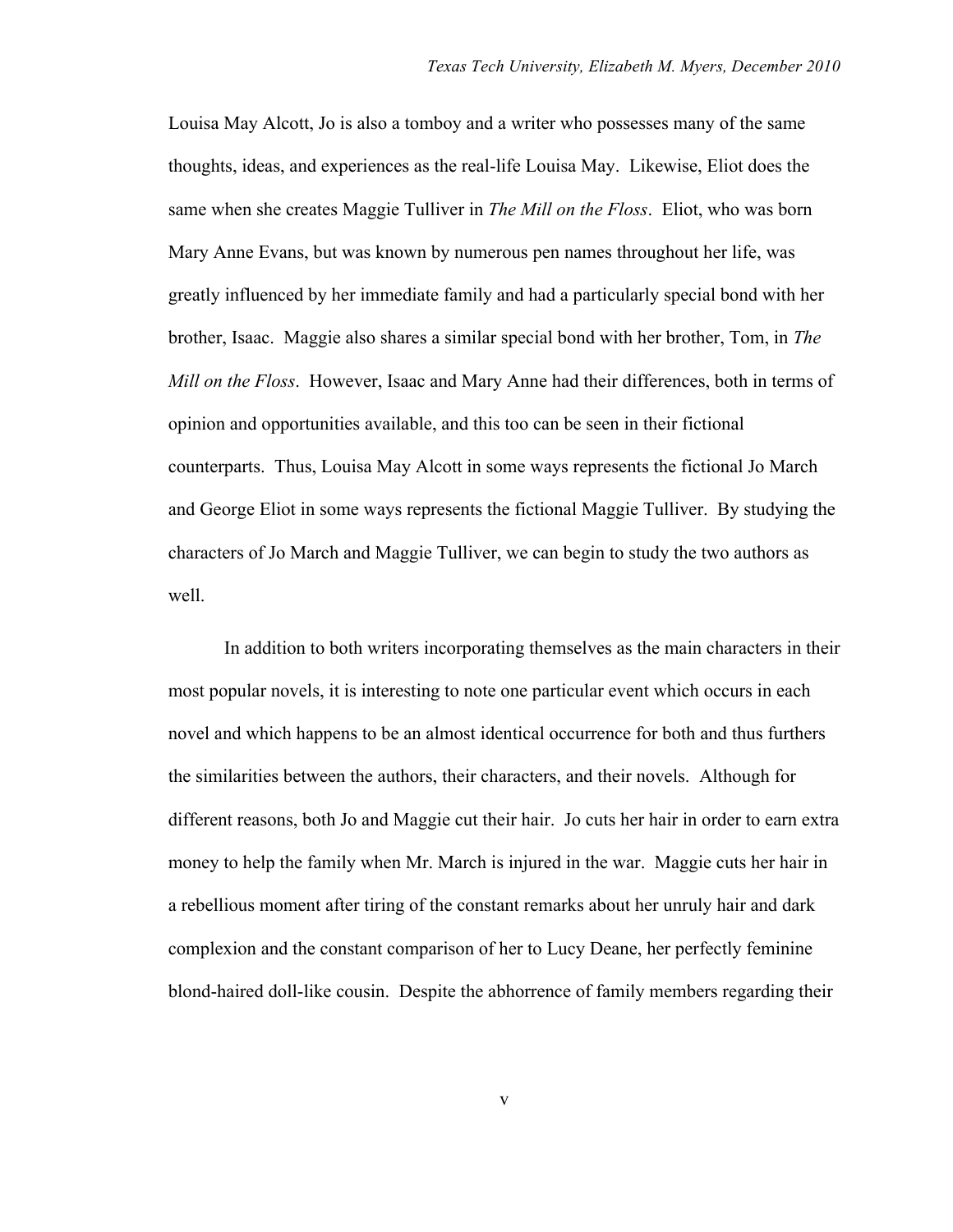actions, the haircuts are befitting to both Maggie and Jo because of their tomboyish natures and both are representative of the principles for which each character stands.

There are many other similarities as well as differences between the lives of the real women and their fictional counterparts, Jo and Maggie. Just like Alcott, Jo pursues a writing career, and like Alcott, she succeeds to become a famous children's author. However, unlike Alcott who never married or had children of her own and only raised her niece after her sister's death, Jo comes to believe at the close of *Little Women* that she is lonely and desires marriage and a family. Jo does marry, has two children of her own, and along with her husband, runs a school where numerous children, including her nieces and nephews attend and live. Eliot also shares many similarities with the character of Maggie. Eliot and Maggie are both plagued by the restrictions placed on women in nineteenth-century Britain. In Maggie, Eliot creates a young woman who is frustrated with these limits and who, despite all her brilliance and potential, can never seem to convince anyone that she is worthy of a good education. Maggie's brother Tom, however, is sent to schools because he is a boy, despite his dislike for school and studying and his poor intellectual skills. Maggie, for whom studying and book-style learning comes much easier and faster, is denied this same education simply because she is a girl. While Tom is asking to not have to endure any more formal education, Maggie is begging to be sent to school, but all to relatively no avail. Instead, she is expected to marry, have a family, and in the meantime depend entirely on her father and brother for her own well-being. Eliot, who faced many of these same struggles in her own life, albeit with greater successes than Maggie achieves, nevertheless creates a character through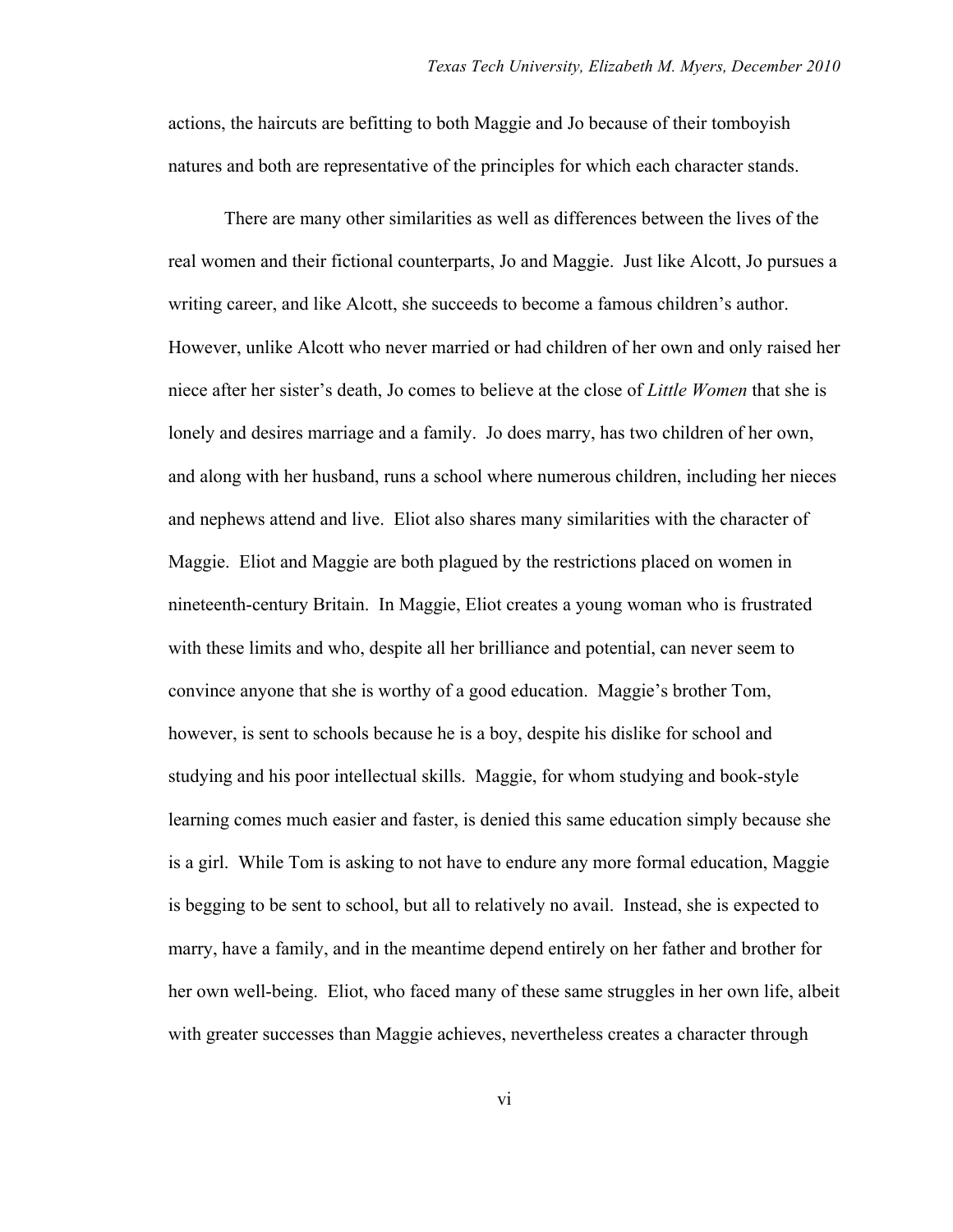whom she can express these frustrations and demonstrate to her audience the many problems of gender equity in nineteenth-century Britain.

Both Alcott and Eliot, at least to some degree, seem to wish for different endings for themselves and other women of their time period. Both appear to have achieved their desired careers, but they also seem to have recognized the problems and inequities facing women with such aspirations. While neither was successful at having both a career and a traditional family with marriage and children for themselves, Alcott was extremely successful in creating a character who does "do it all" and with relatively few obstacles. However, despite Jo's success as a working mother, Alcott is still almost constantly using her characters to lobby for women's rights and equality. In comparison, Eliot is unable to foresee such an optimistic future for her character and as a result, she chooses to exhibit the dependence Maggie faces as a woman who is required to seek out her male relations for financial support and personal happiness. Maggie, who cannot live for herself as an independent woman, instead lives for her brother who has the independence she so desires. Eliot, realizing that Maggie is confined by the restrictions placed on her by society, can never write a happy ending for Maggie, and therefore instead chooses to have Maggie meet her demise in the flood waters of the river Floss. Rather than have Maggie overcome society's restrictions as Jo does, Eliot creates for Maggie restrictions which are simply too great for her to overcome and which end up overcoming her instead. This difference in viewpoint between Alcott and Eliot repeats itself over and over in almost all of their novels. While dealing with nearly identical subject matter, it is Alcott who nearly always takes the optimistic viewpoint and creates characters who are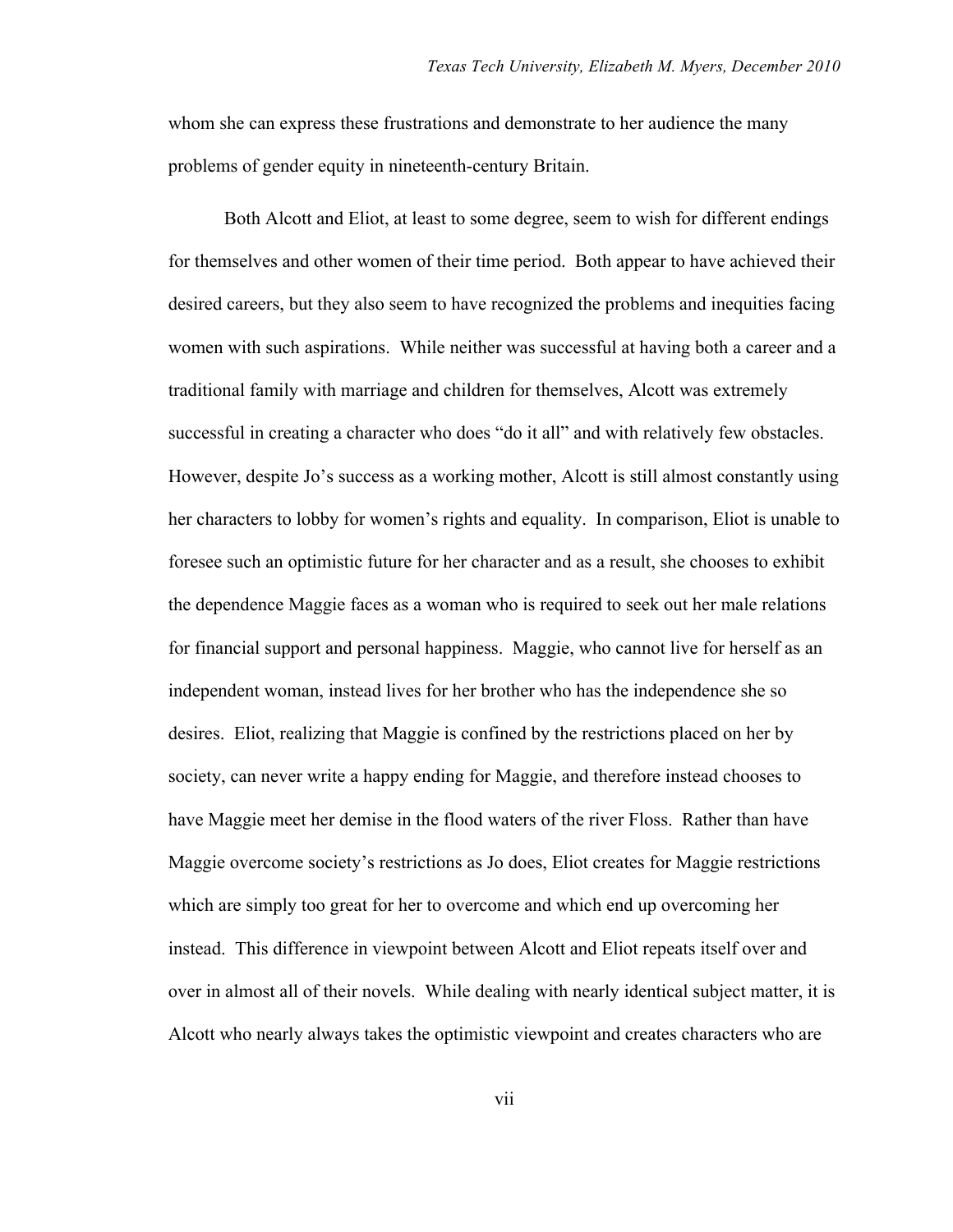able to overcome their obstacles, while it is Eliot who typically takes the pessimistic viewpoint and creates characters, particularly female characters, who despite their ambitions, nevertheless almost always fail and then find themselves either dying or submitting themselves to the male characters.

A perfect example of this contrast between the pessimistic and optimistic viewpoints can be seen when comparing Alcott's *Work* and Eliot's *Daniel Deronda*. In *Work*, we see Christie Devon, a young woman who makes up her mind that she will not stay in the small farming community where she lives with her aunt and uncle, but instead plans to find a way to succeed in the world on her own. Although her family does try to convince her that she should marry one of the local boys and be the typical country housewife, she insists that is not the life for her and leaves for the city where she takes up various forms of employment over the course of the next several years. While it is not easy for Christie and she does find herself several times rethinking her decision, she knows that she could never have survived being a simple country wife and mother. She perseveres and after many trials finally finds true love with her husband, David. With David, Christie finds an equal, someone who treats her on an equal playing field and does not see her as anything less because she is female. As Sarah Elbert in *A Hunger for Home* (1984) points out, Alcott insists on harmony between the sexes, men doing domestic duties and women doing real work, or in other words, each party in the marriage helping the other without fear of breaking gender norms. For Christie and her husband David, there are no real gender norms in their marriage. Society may place some on them, as for instance, when Christie follows David to war, she can only go as a

viii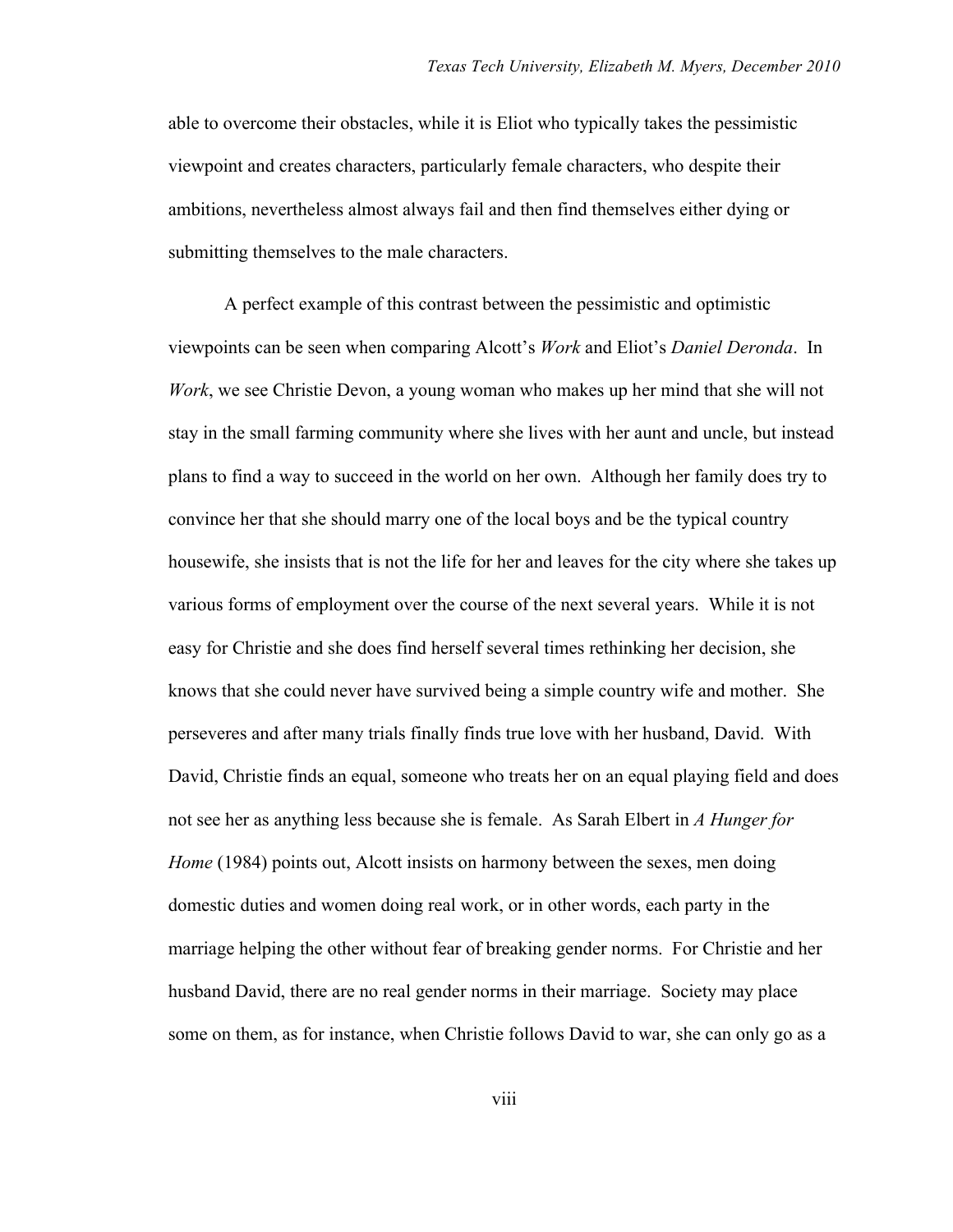nurse, but at home, there are no duties relegated to each, nor any confinements based on gender.

Alcott's portrayal of gender equality is in sharp contrast to Eliot who in *Daniel Deronda*, creates Gwendolen Harleth, a young woman who when she learns that her family is now bankrupt and that she will be going away to become a governess, instead marries the wealthy Henleigh Grandcourt as a means of escaping her poverty and what she sees as a degrading occupation. Upon marrying Grandcourt, Gwendolen is immediately unhappy when on their honeymoon, she realizes that Grandcourt has gained a mastery over her which will limit her desire for independence, Gwendolen previously being a very strong-willed and independent woman. While to some extent Gwendolen is freed when Grandcourt dies, she has nevertheless become a submissive woman who must rely on male support and guidance. In the end, Gwendolen does not achieve the independent outcome for herself which she was seeking before her marriage to Grandcourt. In this way, Eliot, as she does with most of her female characters, creates a young woman who must learn to submit to men and in doing so finds nothing but sadness and disappointment. Alcott, in contrast, tends to create women who are completely fulfilled in their duties as wives and mothers, and while at the same time, have retained their individual freedoms and rights as human beings.

In relation to this contrast, if Elaine Showalter is correct in saying in her "Introduction" to *Alternative Alcott* (1988) that the Americans were simply further ahead on the woman question than the English, this may very well explain some of the differences in the two authors' outcomes for their female characters. If Eliot had lived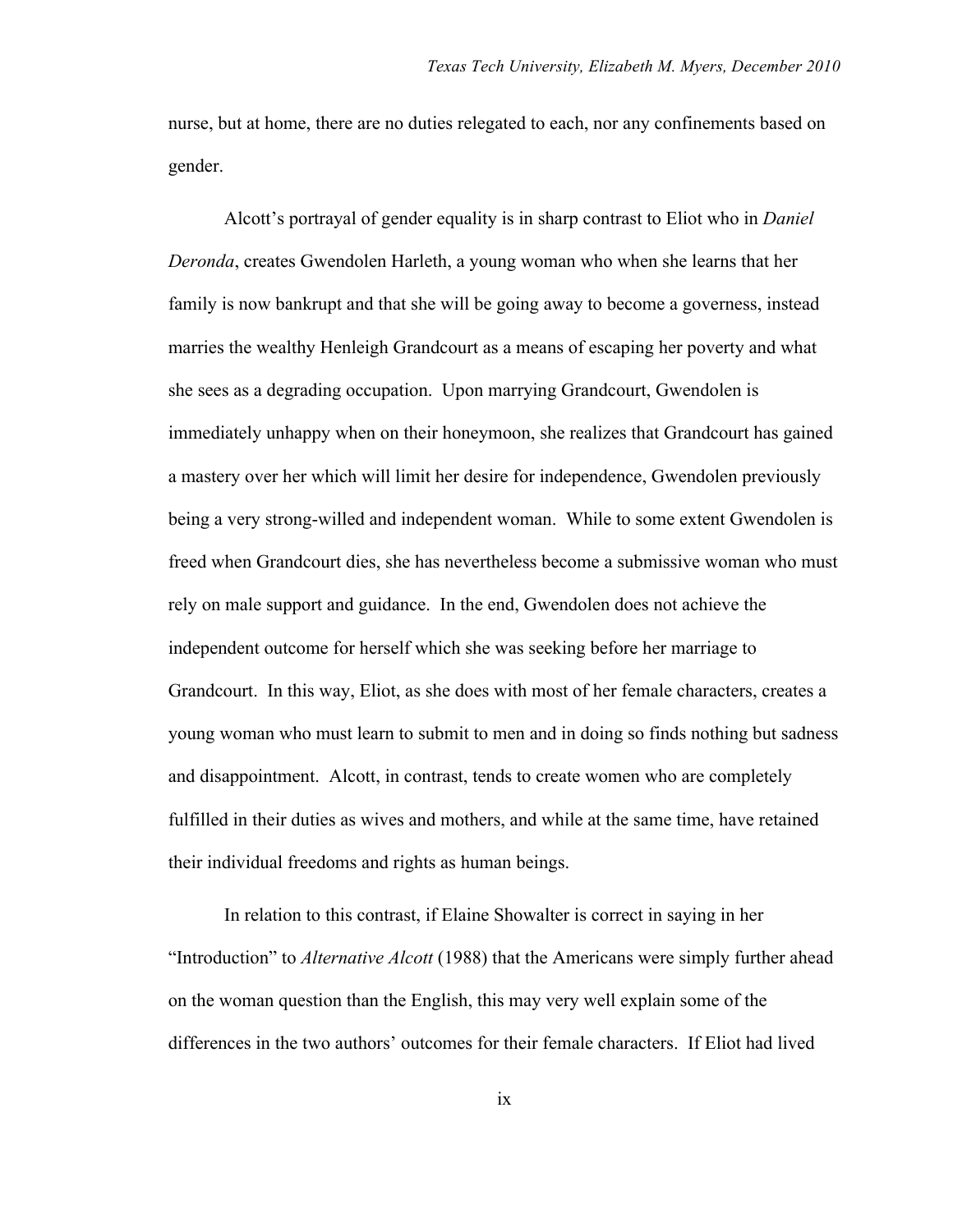long enough to see the same changes come to England that had already come for Alcott, she might have eventually also taken a much more positive outlook on the options available for women. While Eliot herself lived a much freer life than any of her female characters and is able to succeed in ways that none of them ever did, as U. C. Knoepflmacher suggests in "Unveiling Men" (1981), it is likely that she realized the uniqueness of her situation and did not yet feel comfortable believing that it could be a reality for the masses, unlike Alcott who believed that it could and should be a reality for everyone.

#### **Organizational Structure**

In terms of actual structure of the dissertation, since this dissertation explores in detail the categories of class, gender, and marriage, and also when relevant, the categories of religion, morals, race, and education. the subtitles follow a breakdown according to the various categories in relation to each of the novels.

### **Theoretical and Critical Context**

While much has been written about Louisa May Alcott and George Eliot, a study comparing the two is seemingly nonexistent. Thus, this dissertation will contribute to the scholarship through its close look at the categories and the treatment of the categories by both authors. In regard to the critics and theoretical orientations to be utilized in this dissertation, the secondary sources have been selected not only with the categories of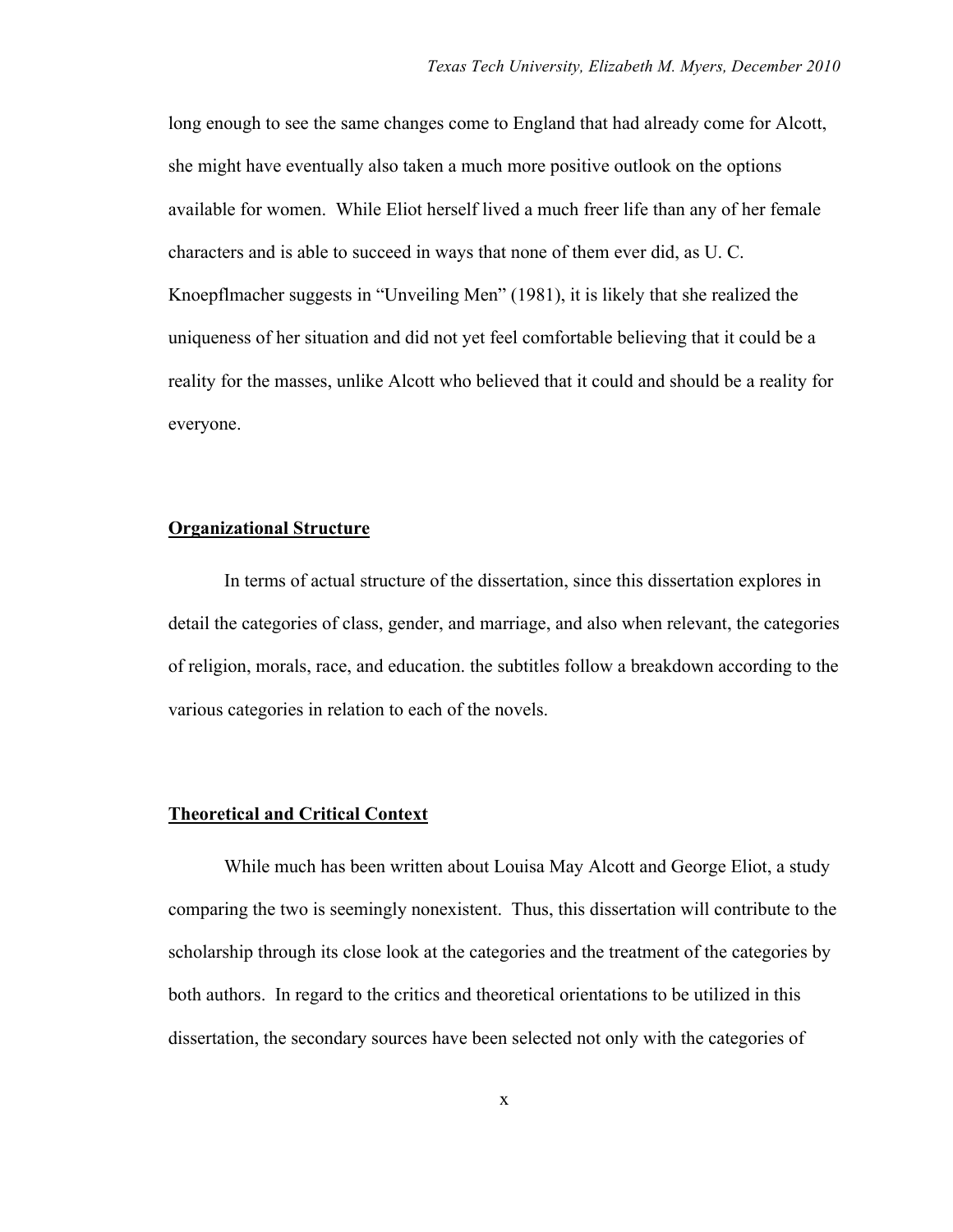gender, class, marriage, and education in mind, but also included are texts which shed light on the broader and more general perspective of the historical, philosophical, religious, and literary backgrounds of the period in both America and England.

In addition, several Alcott and Eliot biographies will be referenced, as well as selected journals the authors kept during their lives. These are being incorporated with the intent of gaining a general knowledge of the authors' lives and the influences and experiences they had, as well as the opinions each possessed and the social causes each had the most passion for. Although many of these opinions and purposes are evident in their fictional writings alone, the biographies and journals provide further insight and clarification into the topics they chose to write about and the way they chose to have those topics play out in their fictional works. These biographies, letters, journals, and essays include: Alcott's "Happy Women" (1868), "How I Went Out to Service" (1874) and *Transcendental Wild Oats* (1873-74), *Louisa May Alcott: Her Life, Letters, and Journals* edited by Ednah Dow Cheney (1895), Charles Strickland's "A Transcendentalist Father: The Child-Rearing Practices of Bronson Alcott" (1969), Cynthia H. Barton's *Transcendental Wife: The Life of Abigail May Alcott* (1996), *The Selected Letters of Louisa May Alcott* edited by Joel Myerson, Daniel Shealy, and Madeleine Stern (1987), *The Journals of Louisa May Alcott* also edited by Joel Myerson, Daniel Shealy, and Madeleine Stern (1989), and *Alcott in Her Own Time: A Biographical Chronicle of Her Life, Drawn from Recollections, Interviews, & Memoirs by Family, Friends, and Associates* edited by Daniel Shealy (2005).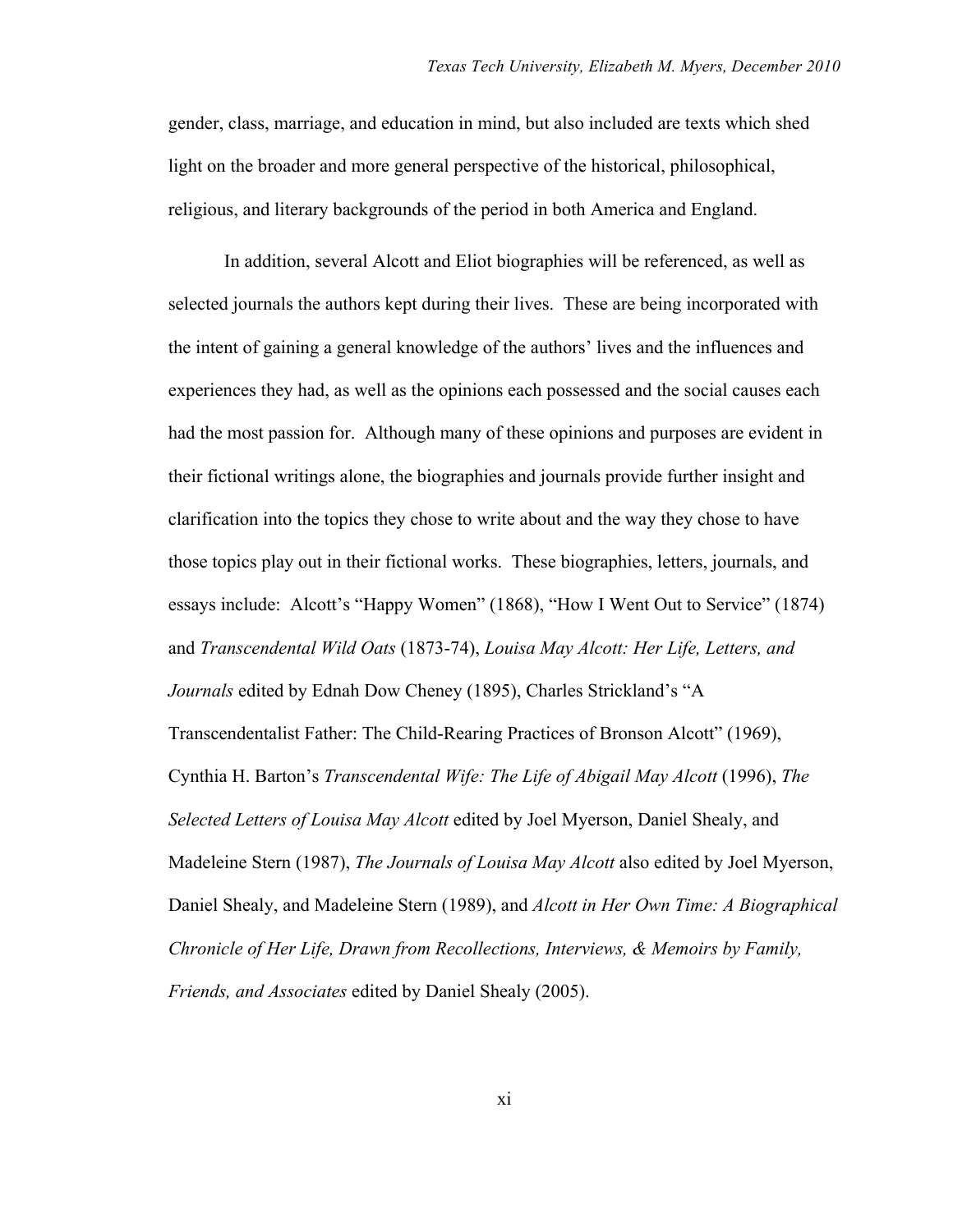In addition, the following biographies, letters, and journals about George Eliot merit review and incorporation into the dissertation: *The George Eliot Letters* edited by Gordon S. Haight (9 vols.; 1954-1978) and Gordon S. Haight's *George Eliot: A Biography* (1968). In contrast to the "Foreward" by F. R. Leavis in the 2004 Penguin edition of *Adam Bede* which suggests that Hawthorne's *The Scarlet Letter* was a main source for the novel, Haight suggests that *Adam Bede* was based on a story Eliot had heard from her aunt, Elizabeth Evans, a Methodist minister who is acknowledged to have been the model for Dinah in the novel. Also to be used in establishing the biographical facts of Eliot's life and the implications that had on her fiction are Rosemarie Bodenheimer's *The Real Life of Mary Ann Evans: George Eliot, Her Letters and Fiction*  (1994), and Rosemary Ashton's *George Eliot: A Life* (1996).

Likewise, numerous Alcott, Eliot, and nineteenth-century general critics are being consulted for many of the same reasons. Some of the most prominent include a major Alcott critic and scholar, Sarah Elbert's works: *A Hunger for Home* (1984), *Louisa May Alcott on Race, Sex, and Slavery* (1997), *The American Prejudice Against Color* (2002), and her "Introduction" (1999) to Alcott's novel, *Moods*. In comparison, additional works from a major Eliot critic and scholar, Gordon S. Haight were also studied: *A Century of George Eliot Criticism* (1965).

Other major secondary sources include Christine Doyle's *Louisa May Alcott & Charlotte Brontë: Transatlantic Translations* (2000). In this text, Doyle asserts that there is "concrete evidence that Charlotte Brontë's work as well as her life inspired Louisa May Alcott" (xxi). However, despite Brontë's influence on Alcott, Alcott did not always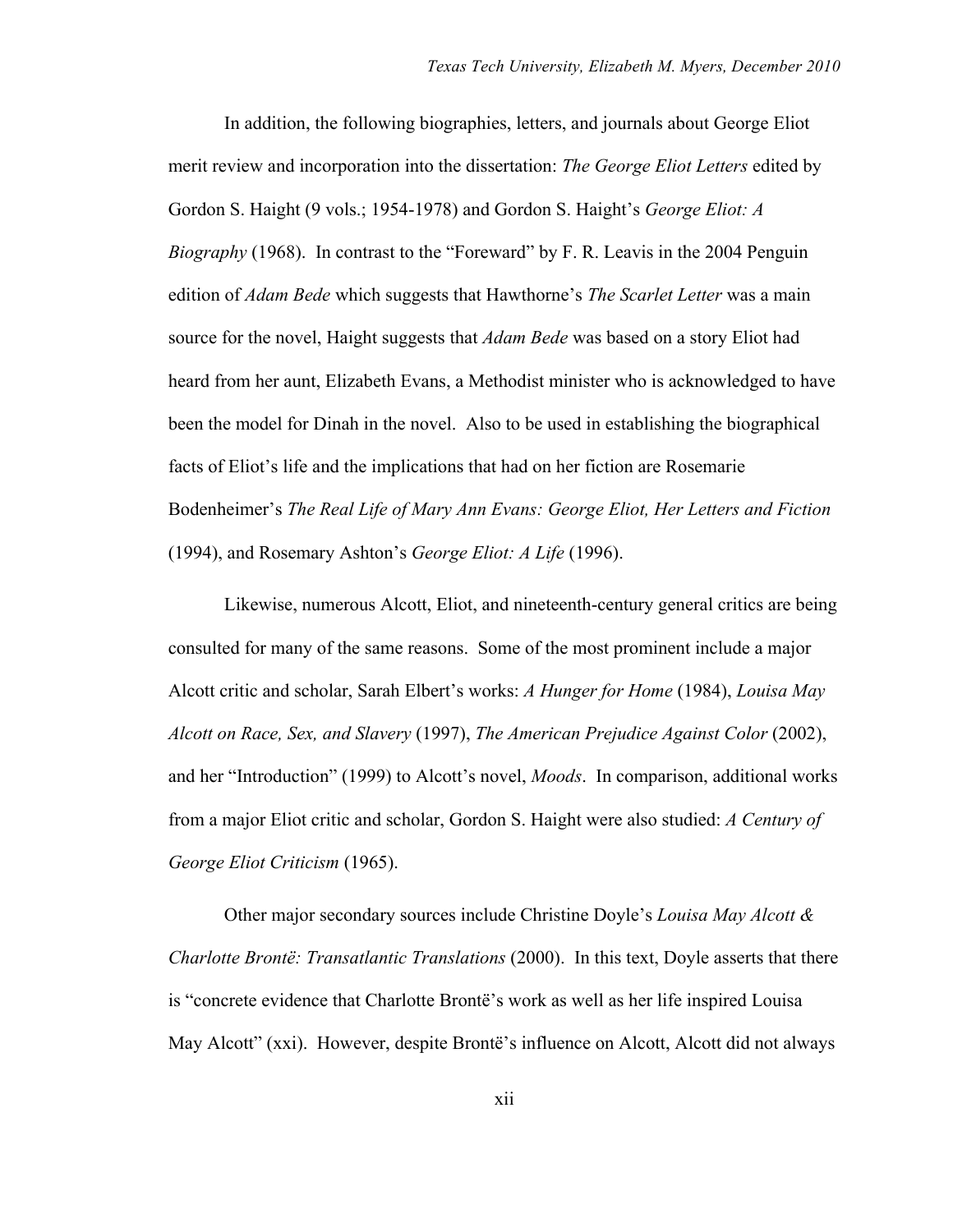agree with Brontë, especially as Alcott progresses into some of her later writings. As one critic cited by Doyle points out, Alcott "eventually reacted with 'troubled refusal' to the way [Brontë's] characters act out their destinies, and [Alcott] responded with an increasingly assured, increasingly American, literary voice" (xxiii).

In addition, Charles Strickland in his *Victorian Domesticity* (1985) states that Alcott's contribution to nineteenth-century feminism and the question of women's roles and expected duties come through her fiction and the roles her characters take and the comments they make. For example, as Strickland reiterates, Marmee advises her daughters that not marrying is better than marrying someone they don't love (76-7). Furthermore, Strickland also discusses the notion of Victorian domesticity and the expected roles it placed upon women and compares it to the post World War II era which also created its own Victorian domesticity and feminist era just like during Alcott's period (Epilogue).

Likewise, Sarah Elbert in *A Hunger for Home* (1984), reiterates how Alcott so often models domesticity in utopian settings (157), thereby creating her typical optimistic storylines and outcomes. As Elbert writes, "what appeals to readers across time may therefore be Alcott's depiction of the woman problem, the conflict between domesticity and individuality that first presents itself at just the moment when little women move from girlhood to womanhood" (152-3). Being the preeminent Alcott scholar of our time, Elbert's works will be closely studied and used, as she not only makes valid contributions to Alcott scholarship in general, but has much to say on the categories to be investigated in this dissertation.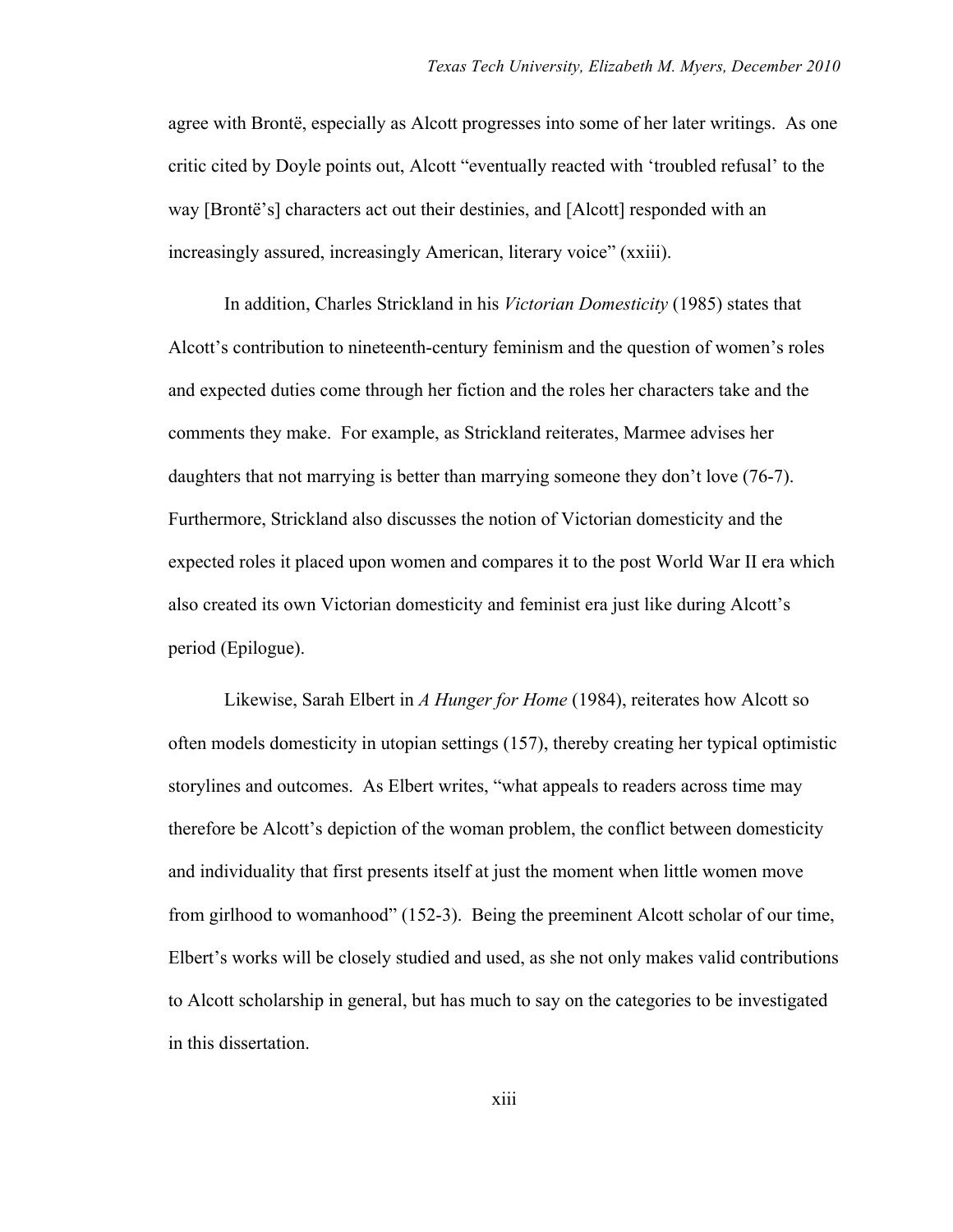Carolyn Heilbrun's "Louisa May Alcott: The Influence of *Little Women*" (1982) states that Jo "may have been the single female model continuously available after 1868 to girls dreaming beyond the confines of a constricted family destiny to the possibility of autonomy and experience initiated by one's self" (141). Heilbrun also makes a very interesting point when she brings up a study that claims that most unconventional women are either from all-girl families, are only children, or are significantly older than any brothers they might have. The argument is that without any sons, a father will have a tendency to make at least one of his daughters act the role of "son." Although these daughters are still female in every way, they often experience a different upbringing than daughters in families where there are sons along with daughters. Because Alcott was one of four daughters, had no brothers, and was much more inclined than her sisters to be the tomboy of the family, Heilbrun asserts that she was essentially her father's "son" (142-3). Heilbrun even states that Maggie Tulliver [and likewise Mary Anne Evans/George Eliot] has a brother and is not able to succeed as Jo does even though they are both tomboys and very similar. The difference is that Maggie has a brother to act the part of "son" to her father while Jo does not (143).

Other Alcott critics include Nina Auerbach who in her "Austen and Alcott on Matriarchy: New Women or New Wives?" (1976) writes about the connection between marriage and death in *Little Women*, and goes so far as to assert that if Alcott could have, she might have written about a self-sustaining sisterhood in which the March girls did not marry and go their separate ways as they actually do in the novel. On the other hand, William Leach's *True Love and Perfect Union: The Feminist Reform of Sex and Society*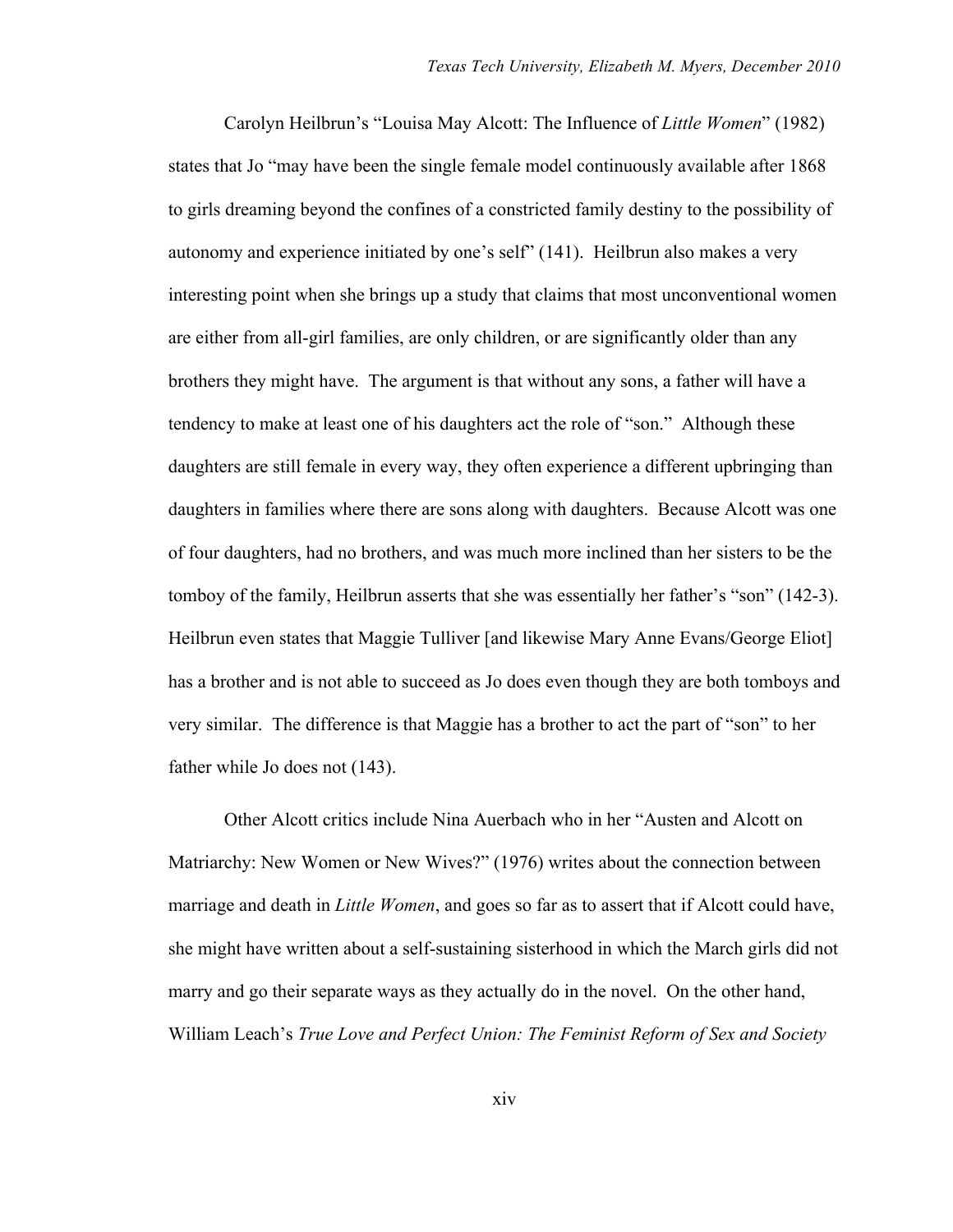(1989) alludes to Alcott's demand for equality between the sexes, in everything ranging from occupations to marriage, while reiterating what Sarah Elbert wrote about in *A Hunger for Home* (1987) when speaking about Alcott's demand that men and women should be equal not only outside the home but also in it and that men, as well as women should share in the domestic duties. This claim is much easier to back up as it is what repeatedly happens in Alcott's fictions; we do not see a self-sustaining sisterhood presented by Alcott, although it has been argued by some critics, including Auerbach, as being something that Alcott would have wanted.

Elizabeth Janeway, in her article, "Meg, Jo, Beth, Amy and Louisa" (1968), writes that Jo is the tomboy dream come true for many young girls because she represents the dream of growing up into full humanity, complete with all the potentialities that go along with it, as opposed to growing up into a limited femininity as most girls did during Alcott's time. As Janeway points out, Jo looks after herself, she pays her own way, and she does effective work in the real world. She does not rely on a man to take care of and support her. Katherine Butler, another Alcott critic, writes in "'A Useful, Happy Woman': Feminine Transcendentalism in the Works of Louisa May Alcott" (1966) that "the feminine transcendentalist is defined foremost in terms of her selfhood, [. . .] defined not in terms of submissive quietude to patriarchy, but a distinctly enriched self found 'out in the world.' While some of Alcott's characters can find fulfillment in domestic roles such as wife and mother, this character does so only after Alcott has established that it is the desirable option of her and *not* a role forced on her by society" (32). Jo March and Christie Devon are perfect examples of feminine transcendentalists as Butler defines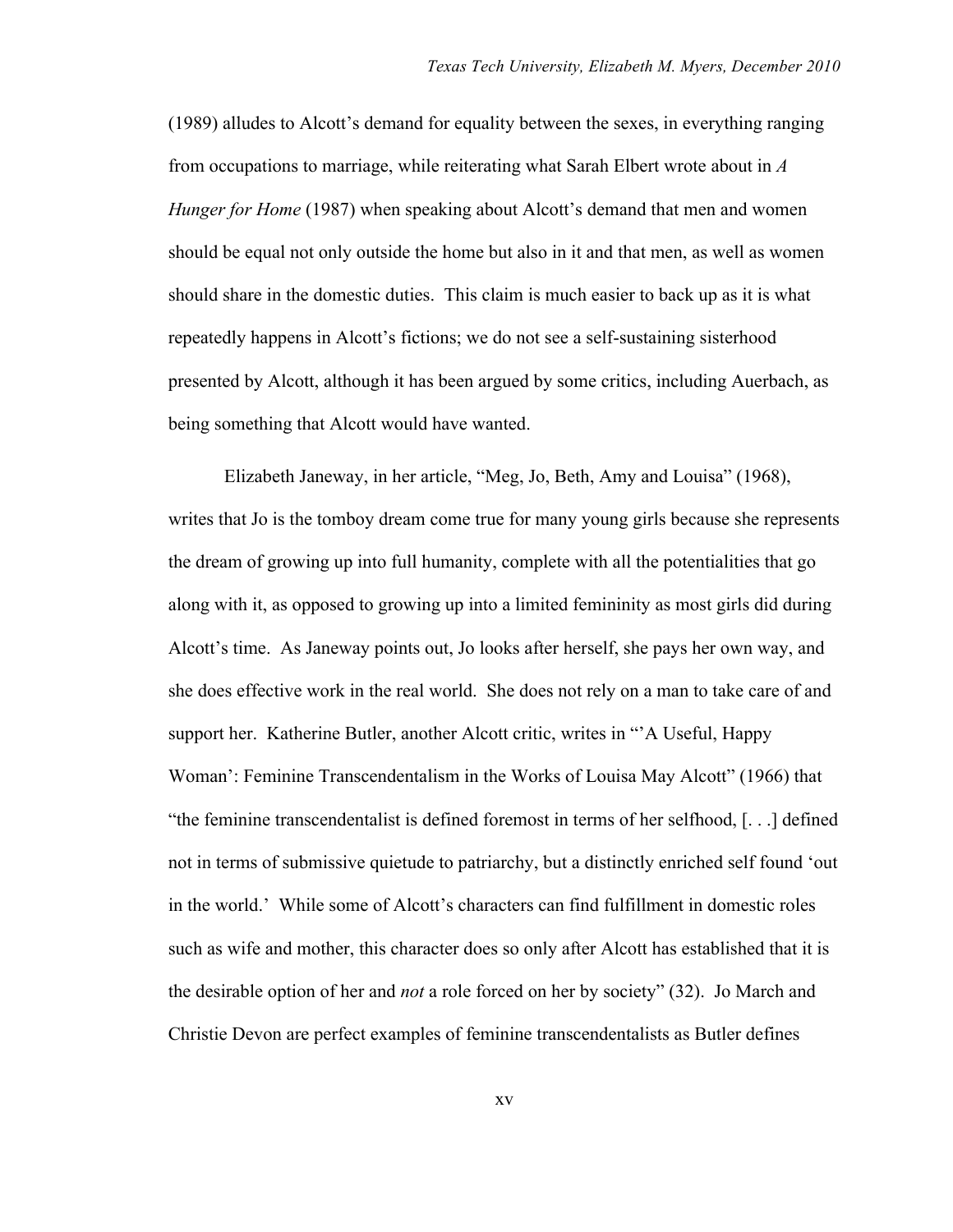them to be. Both become wives and mothers, but only after *they* decide that is what they want to be. Unlike so many of Eliot's characters who jump into marriage before they are ready for it, Jo and Christie both know that this is what they desire for themselves, both are ready for it, and both are fulfilled by the experience.

Elaine Showalter in her "Introduction" to *Alternative Alcott* (1988) explains that Americans were generally further ahead on the woman question than the English. For example, as she points out, Dorothea in Eliot's *Middlemarch* agonizes for 800 pages about what her vocation is to be and she still never reaches a decision. Gwendolyn [or Gwendolen] Harleth in Eliot's *Daniel Deronda* does the same thing. Christie in Alcott's *Work* knows exactly what her purpose is – to help the cause of women. Christie is also much more independent than the Eliot characters (xxxi).

"Maggie Tulliver's Long Suicide" (1974) by Elizabeth Ermarth claims that "the social norms of St. Oggs exert a heavy influence on Maggie's development" and "they are norms according to which she is an inferior, dependent creature who will never go far in anything, and which consequently are a denial of her full humanity" (587). Furthermore, according to Ermath, by internalizing these crippling norms, Maggie grows up fatally weak because she has learned to rely on approval, to fear ridicule, and to avoid conflict. Ermarth asserts that like one is either Dodson or not-Dodson in the novel, one is also either male or not-male. In either case, the nots (not-Dodson or not-male) equate to being wrong in some way (588-9). Maggie learns and internalizes this idea and she becomes dependent on others; for example, she is dependent on others for their approval and love. In addition, Ermarth claims that "her need for love is a morbid dependency,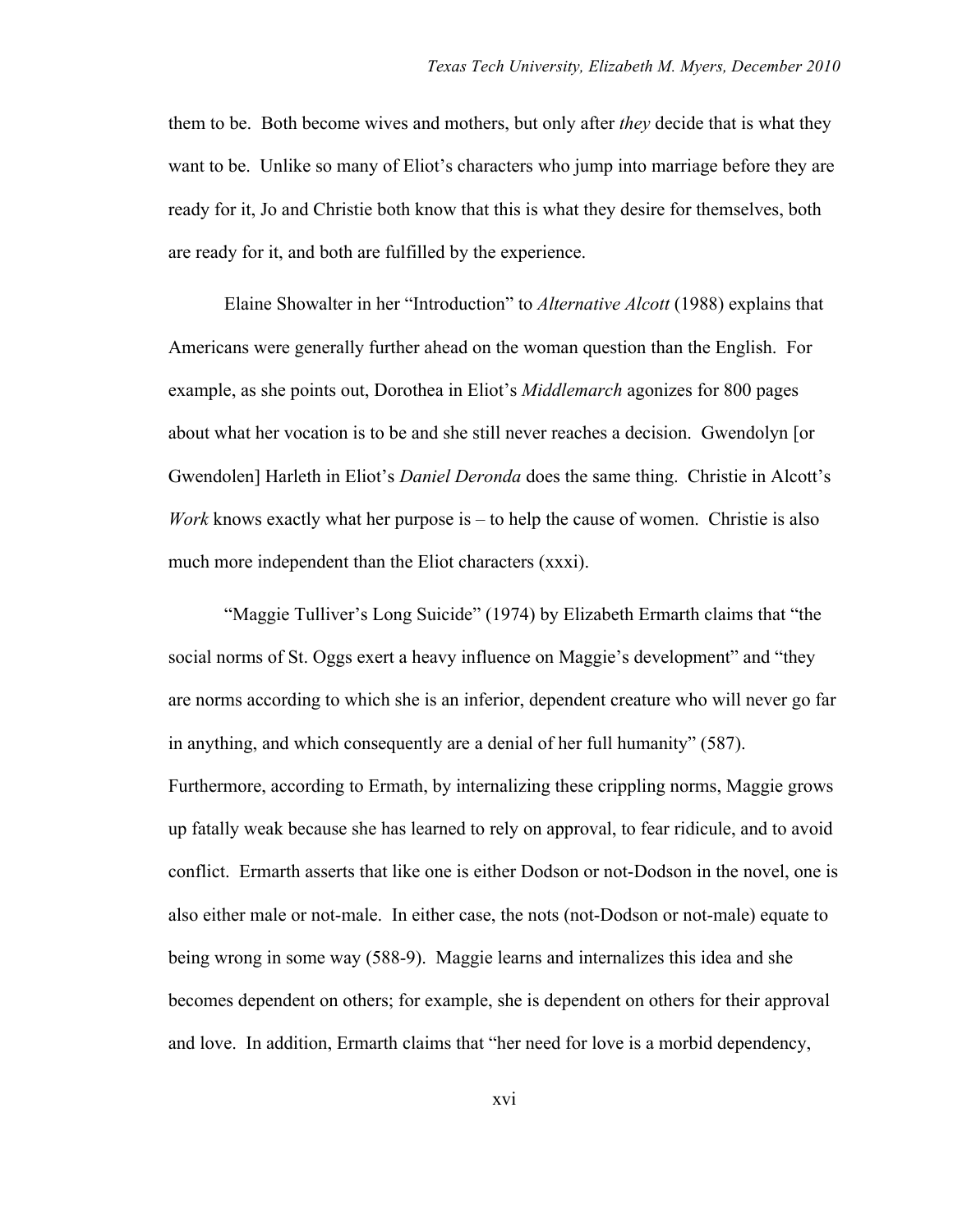and Tom uses it to master her, threatening to hate her if she is not just what he requires" (593) and she despairs "at being shut out from acceptance by Tom" (597). These are, of course, very interesting points considering Eliot's relation with her own brother, Isaac.

In F. R. Leavis' "Introduction" (2004) to *Adam Bede*, he compares Eliot's *Adam Bede* to Nathaniel Hawthorne's *The Scarlet Letter* pointing out many of the similarities and following the parallel storylines. He suggests that Eliot was likely influenced by *The Scarlet Letter* when she was writing *Adam Bede*. According to Leavis, Eliot "had read *The Scarlet Letter* when it came out, and [. . .] expressed a great admiration for Hawthorne" (x). Comparing *The Scarlet Letter* to *Adam Bede* is important as it yields Eliot's agreements and disagreements in thought with Hawthorne. If Leavis' assertions are to be believed, Eliot rewrote the storyline of *The Scarlet Letter* for a reason, and a comparison of the two novels can result in a conclusion about why Eliot chose to make these changes in relation to how she felt the main characters were either treated fairly or unfairly by society. However, if we believe Gordon Haight, a major Eliot critic who asserts that Eliot was only retelling a story she had heard from her aunt, Elizabeth Evans, it may be much more difficult to make the connections to Hawthorne's *The Scarlet Letter*.

Sandra Gilbert and Susan Gubar also point out in their *The Madwoman in the Attic: The Woman Writer and the Nineteenth-Century Literary Imagination* (2000), that by the end of the  $18<sup>th</sup>$  century women were writing about fictional worlds in which patriarchal images and conventions were radically revised (44). Furthermore, as Gilbert and Gubar write, Eliot and Charlotte Brontë disguised themselves as male authors by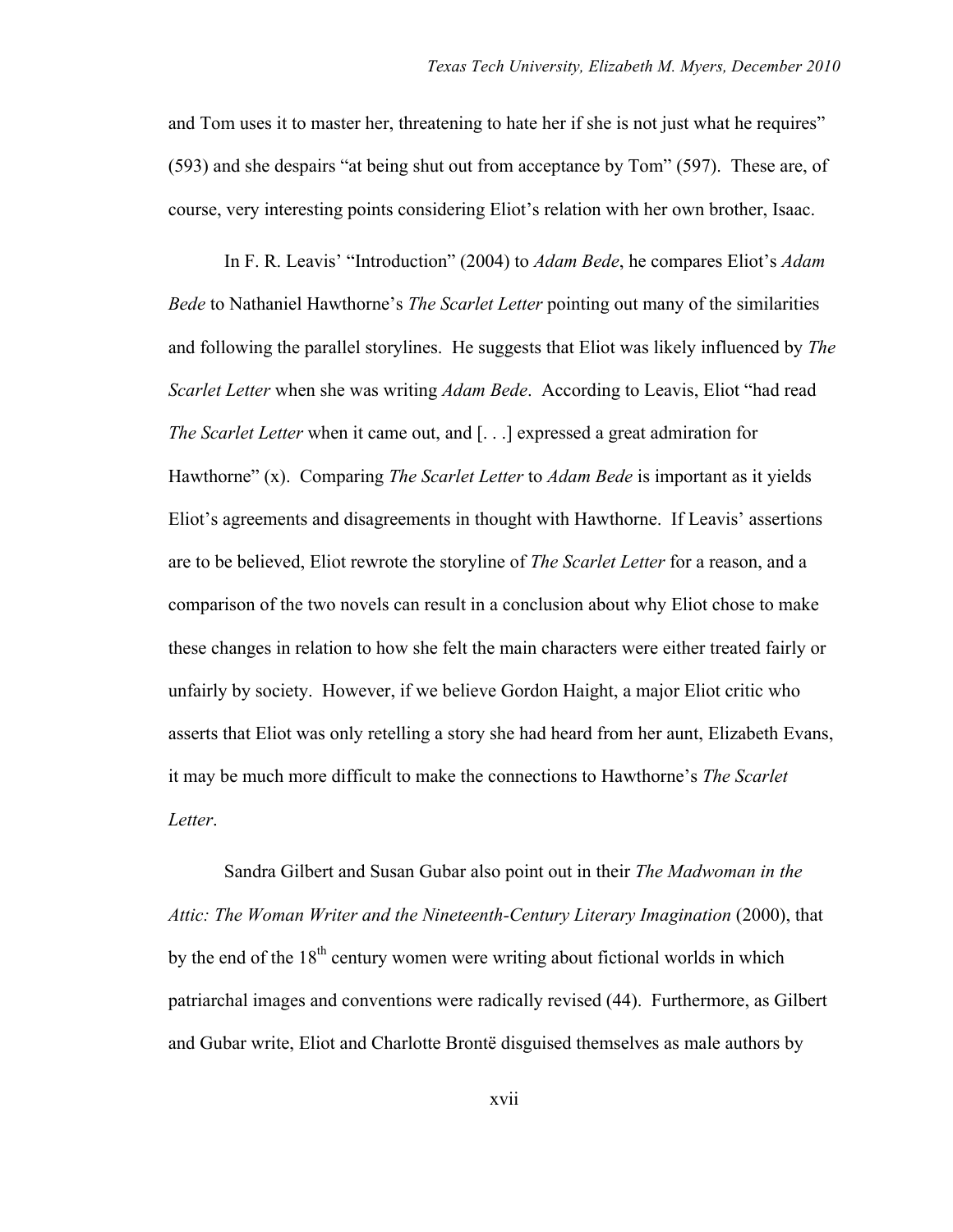taking up male pseudonyms and then wrote about the flaws and failings of young women their own age as if to distance themselves as much as possible from the female sex (70).

In addition to critics specializing in one particular author, critics and historians who have written about the period in general, society, culture, and historical background information were also consulted in order to gain a greater understanding of the period in which the two authors were living and the challenges each faced. One such author is Margaret Fuller, who wrote the essay *Woman in the Nineteenth Century* (1845). Fuller, an American, would likely have had experiences more similar to Alcott's than to Eliot's, but the general thoughts apply to both. Fuller desires equality for women in all realms. For example, she argues for educational rights for women (42) and expresses the need for general harmony between women and men, husbands and wives, and does not believe in the idea that the man should have more power than the woman (47). One poignant example depicting the current status of women during the period occurs when she describes the thoughts of expectant mothers who are wondering whether they will have a son or a daughter. The expectant mother might think of all the wonderful things to come if the child is a boy, while at the same time feel sympathy for the child if it should be born a girl, and all because of the inequality between rights and options open to men versus women. As she states, "I have heard mothers express not unfrequently" "sadness at the birth of a daughter" because "living [is] so entirely for men" (94).

According to Suzanne Romaine in her *Language in Society: An Introduction to Sociolinguistics* (2000), Victorian cultural constructs sanctioned language as much as dress and behavior. As there were certain codes and expectations for how one should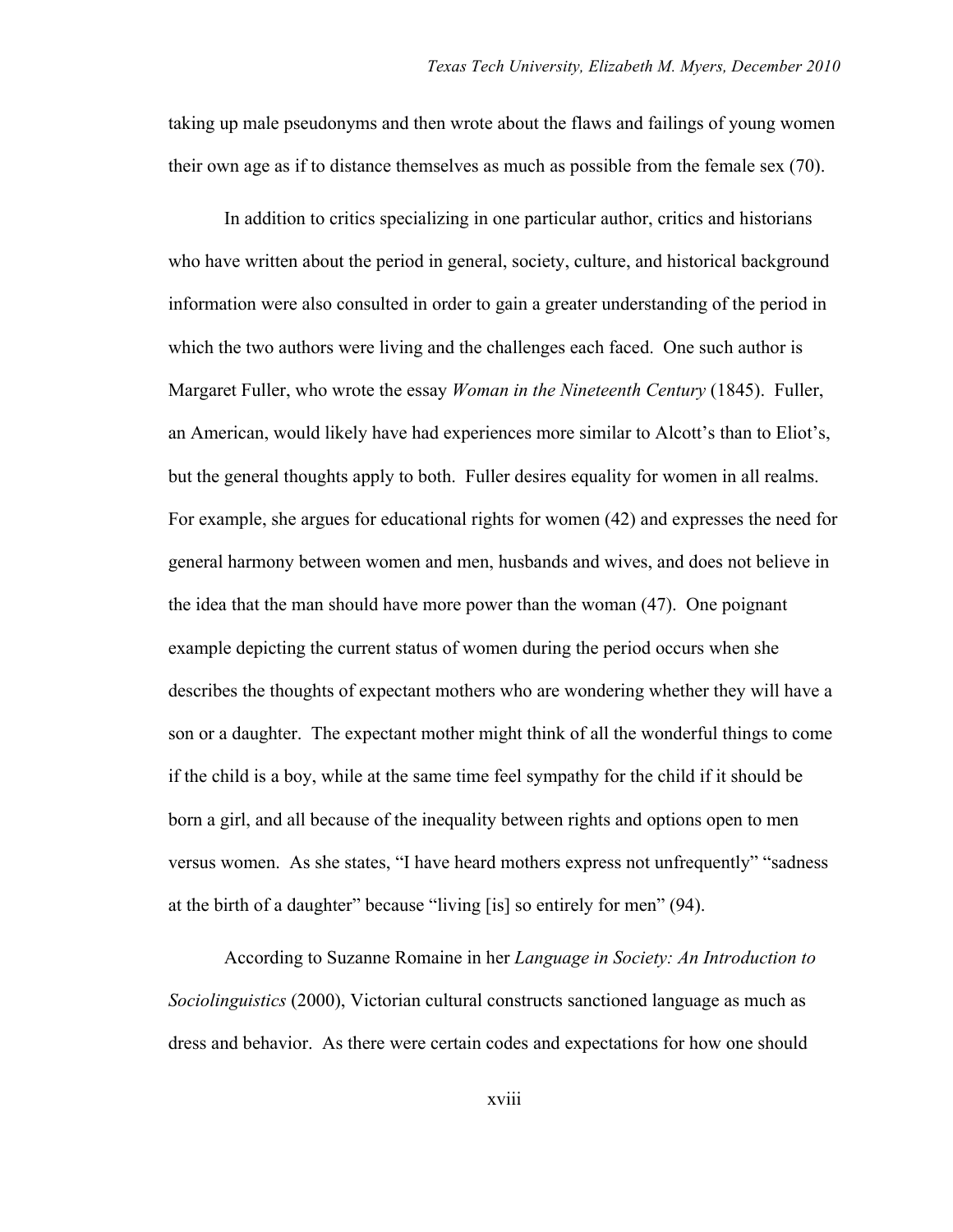dress and behave, so there were certain codes and expectations for how one should speak as well. According to Romaine, some pronunciations were "tantamount to social suicide" because they might seem uneducated. As Romaine also points out, women and minorities were typically devalued and so was their language. Susan Gal, also writing from the linguistics perspective in her "Language, Gender, and Power: An Anthropological Review" (1995) points out that manliness is typically associated with toughness and working-class culture while femaleness is typically represented by respectability, gentility, and high culture. As Gal states, it was not accidental that in literature and popular culture these same stereotypes also emerged in both America and England during the  $19<sup>th</sup>$  century. As she claims, linguistic practices strengthen and reproduce such stereotypes while encoding them in books institutionalizes them.

Barbara Welter is a critic who is another source of information pertaining to general gender issues of the period. As she points out in her "The Cult of True Womanhood, 1820-1860" (1966), a true woman would not marry for money (171). This statement is especially crucial to one of the investigations this dissertation seeks to make: Alcott's and Eliot's responses and thoughts on marrying for money instead of love and vice versa. Both authors make it clear in their novels that money is not the reason one should choose to marry, despite the apparently predominant thought of the time that it should be at least of great consideration in choosing a potential spouse. Welter also details the four cardinal virtues by which women were often judged – piety, purity, submissiveness, and domesticity – which, according to her, often translated into mother, daughter, sister, and wife (152) and thus restricted the accepted roles of women. As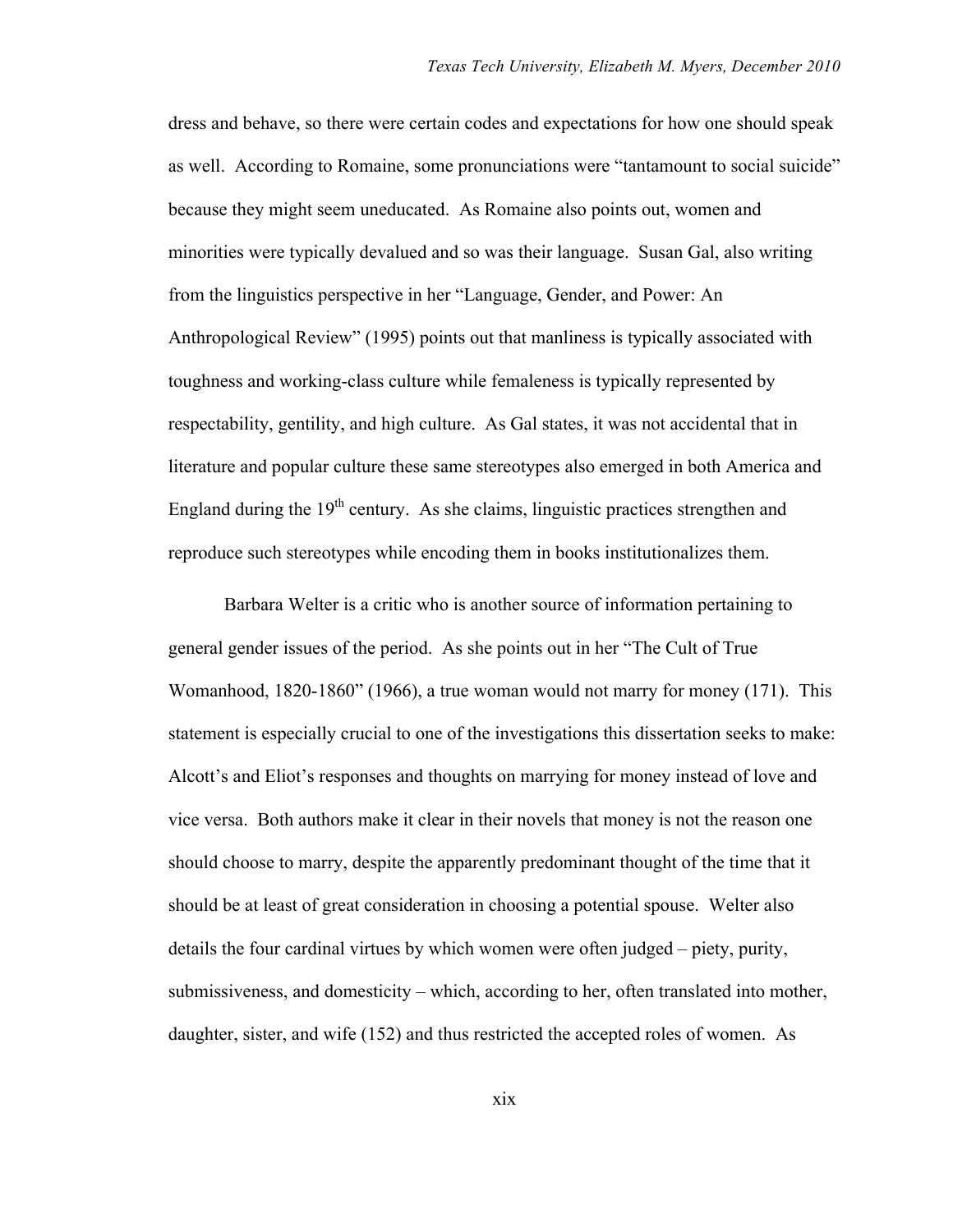Welter states, a woman who stepped out of the bounds of these four cardinal virtues was often considered to be "no woman at all" (154). She also points out that a woman was not supposed to have ambition and was not expected to think of financial matters or want to work (160) and that housewifery and domesticity were supposed to be the roles for women, along with other feminine duties and hobbies (165). In another article by Welter, "Anti-Intellectualism and the American Woman: 1800-1860" (1966), she further expounds upon the notion that women were not supposed to use their minds, but instead follow their hearts. Furthermore, since women were only supposed to be wives and mothers and nothing else, the belief during the early to mid-  $19<sup>th</sup>$  century was that if a woman was an Amazonian, she got everything she deserved, an unhappy life, or death, for example. Margaret Fuller became a prime example of such a woman since she was considered an Amazonian-type and also had many personal tragedies in her life and death.

Points made by all the various critics establish the bounds within which Alcott and Eliot were expected to live and which they, in their own ways, stepped out of, and encouraged their readers to step out of as well. Alcott, who was greatly influenced by the women's rights era and abolition, can often be seen arguing for equal rights for all by her portrayal of women and African Americans. By creating an ideal world in her novels, she was able to model for her readers what she believed the world should be like and how it should change in the coming years. Unlike Alcott, who tended to write for a much younger audience and who therefore modeled her ideal world for her young readers, it seems Eliot put the problems of society on display for her readers. Instead of creating the

xx